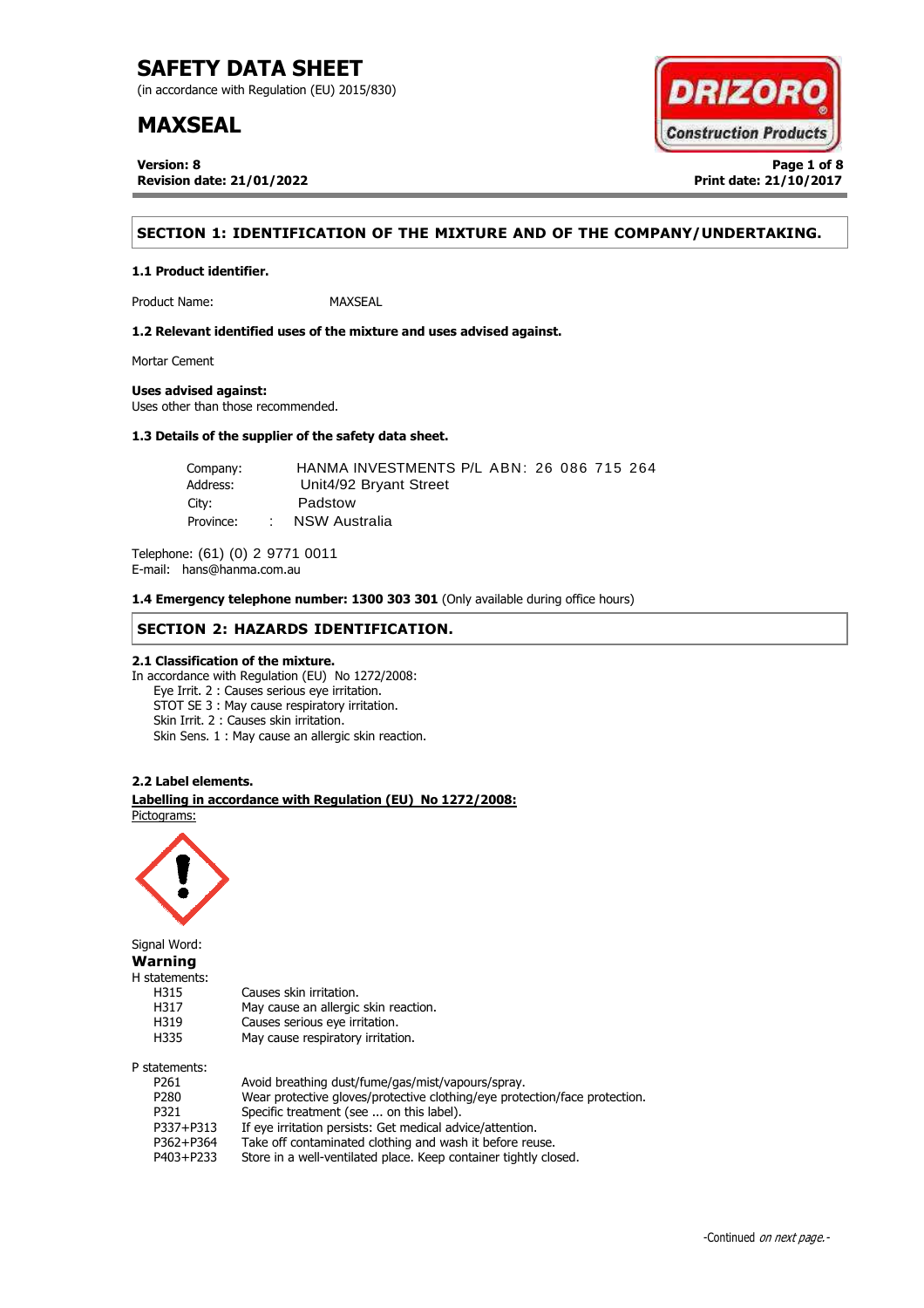(in accordance with Regulation (EU) 2015/830)

# **MAXSEAL**



**Version: 8 Page 2 of 8 Revision date: 21/01/2022 Print date: 21/10/2017**

P501 Dispose of contents/container to ...

### Contains:

Cement, portland, chemicals

### **2.3 Other hazards.**

In normal use conditions and in its original form, the product itself does not involve any other risk for health and the environment.

# **SECTION 3: COMPOSITION/INFORMATION ON INGREDIENTS.**

#### **3.1 Substances.**

Not Applicable.

#### **3.2 Mixtures.**

Substances posing a danger to health or the environment in accordance with the Regulation (EC) No. 1272/2008, assigned a Community exposure limit in the workplace, and classified as PBT/vPvB or included in the Candidate List:

|                                        | <b>Name</b>                 | Concentrate | (*)Classification - Regulation (EC)<br>No 1272/2008                                                          |                                    |
|----------------------------------------|-----------------------------|-------------|--------------------------------------------------------------------------------------------------------------|------------------------------------|
| <b>Identifiers</b>                     |                             |             | <b>Classification</b>                                                                                        | specific<br>concentration<br>limit |
| CAS No: 65997-15-1<br>EC No: 266-043-4 | Cement, portland, chemicals | $20 - 50 %$ | Eye Irrit. 2,<br><b>H319 - STOT</b><br>SE 3, H335 -<br>Skin Irrit. 2,<br><b>H315 - Skin</b><br>Sens. 1, H317 |                                    |

(\*)The complete text of the H phrases is given in section 16 of this Safety Data Sheet.

# **SECTION 4: FIRST AID MEASURES.**

IRRITANT PREPARATION. Its repeated or prolonged contact with the skin or mucous membranes can cause irritant symptoms such as reddening of the skin, blisters, or dermatitis. Some of the symptoms may not be immediate. They can cause allergic reactions on the skin.

### **4.1 Description of first aid measures.**

In case of doubt or when symptoms of feeling unwell persist, get medical attention. Never administer anything orally to persons who are unconscious.

### **Inhalation.**

Take the victim into open air; keep them warm and calm. If breathing is irregular or stops, perform artificial respiration. Do not administer anything orally. If unconscious, place them in a suitable position and seek medical assistance.

### **Eye contact**.

If wearing contact lenses, remove them. Wash eyes with plenty of clean and cool water for at least 10 minutes while pulling eyelids up, and seek medical assistance.

### **Skin contact.**

Remove contaminated clothing. Wash skin vigorously with water and soap or a suitable skin cleaner. **NEVER** use solvents or thinners.

### **Ingestion.**

If accidentally ingested, seek immediate medical attention. Keep calm. **NEVER** induce vomiting.

# **4.2 Most important symptoms and effects, both acute and delayed.**

Irritant Product, repeated or prolonged contact with skin or mucous membranes can cause redness, blisters or dermatitis, inhalation of spray mist or particles in suspension may cause irritation of the respiratory tract, some symptoms may not be immediate. Can cause allergic reactions.

# **4.3 Indication of any immediate medical attention and special treatment needed.**

In case of doubt or when symptoms of feeling unwell persist, get medical attention. Never administer anything orally to persons who are unconscious.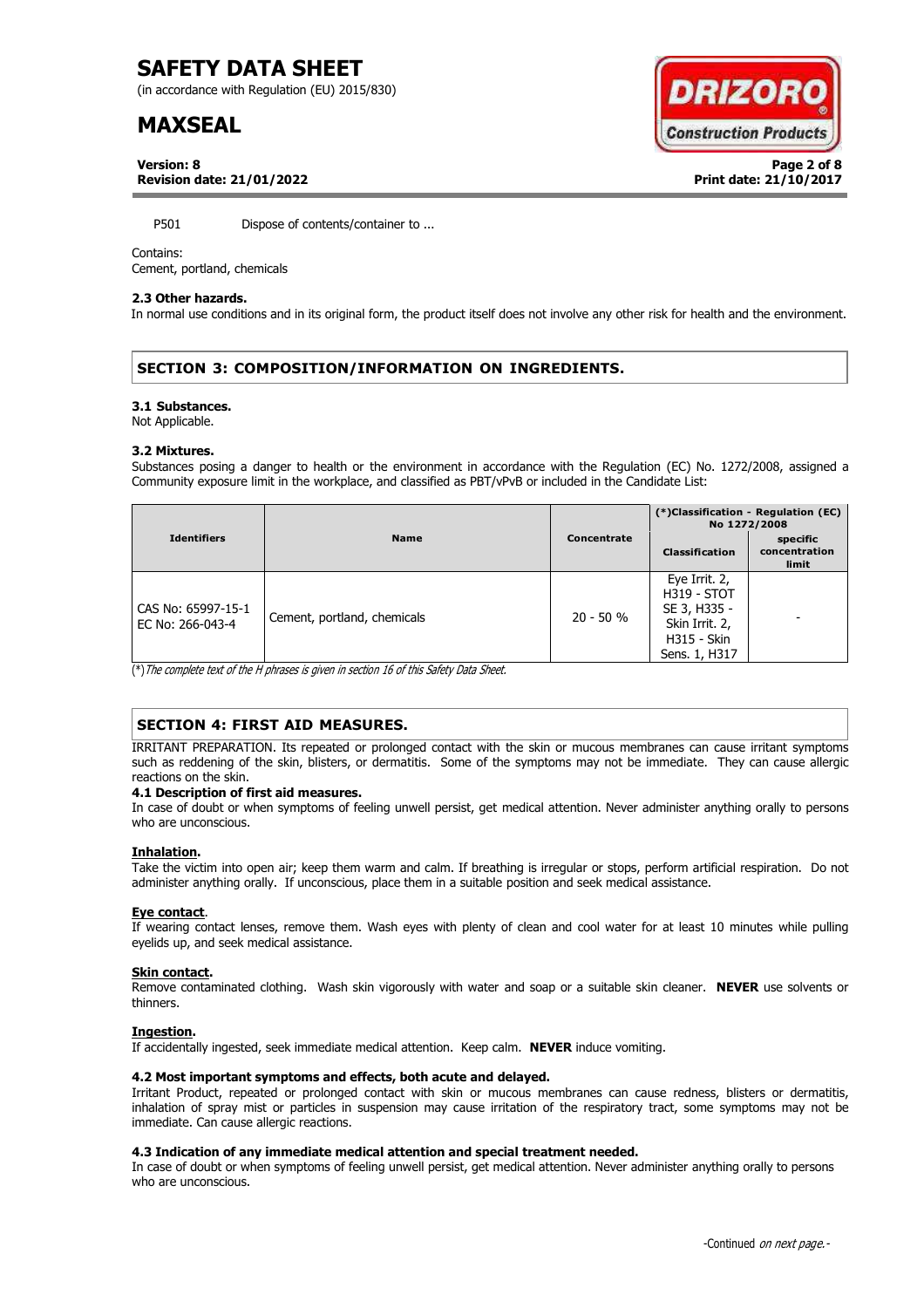(in accordance with Regulation (EU) 2015/830)

# **MAXSEAL**

**Version: 8 Page 3 of 8 Revision date: 21/01/2022 Print date: 21/10/2017**



# **SECTION 5: FIREFIGHTING MEASURES.**

The product does not present any particular risk in case of fire.

### **5.1 Extinguishing media.**

#### **Recommended extinguishing methods.**

Extinguisher powder or CO<sub>2</sub>. In case of more serious fires, also alcohol-resistant foam and water spray. Do not use a direct stream of water to extinguish.

#### **5.2 Special hazards arising from the mixture. Special risks.**

Fire can cause thick, black smoke. As a result of thermal decomposition, dangerous products can form: carbon monoxide, carbon dioxide. Exposure to combustion or decomposition products can be harmful to your health.

### **5.3 Advice for firefighters.**

Use water to cool tanks, cisterns, or containers close to the heat source or fire. Take wind direction into account. Prevent the products used to fight the fire from going into drains, sewers, or waterways.

### **Fire protection equipment.**

According to the size of the fire, it may be necessary to use protective suits against the heat, individual breathing equipment, gloves, protective goggles or facemasks, and gloves.

# **SECTION 6: ACCIDENTAL RELEASE MEASURES.**

# **6.1 Personal precautions, protective equipment and emergency procedures.**

For exposure control and individual protection measures, see section 8.

# **6.2 Environmental precautions.**

Prevent the contamination of drains, surface or subterranean waters, and the ground.

# **6.3 Methods and material for containment and cleaning up.**

The contaminated area should be immediately cleaned with an appropriate de-contaminator. Pour the decontaminator on the remains in an opened container and let it act various days until no further reaction is produced.

### **6.4 Reference to other sections.**

For exposure control and individual protection measures, see section 8.

For later elimination of waste, follow the recommendations under section 13.

# **SECTION 7: HANDLING AND STORAGE.**

### **7.1 Precautions for safe handling.**

For personal protection, see section 8. Never use pressure to empty the containers. They are not pressure-resistant containers. In the application area, smoking, eating, and drinking must be prohibited.

Follow legislation on occupational health and safety.

Keep the product in containers made of a material identical to the original.

# **7.2 Conditions for safe storage, including any incompatibilities.**

Store according to local legislation. Observe indications on the label. Store the containers between 5 and 35° C, in a dry and well-ventilated place, far from sources of heat and direct solar light. Keep far away from ignition points. Keep away from oxidising agents and from highly acidic or alkaline materials. Do not smoke. Prevent the entry of non-authorised persons. Once the containers are open, they must be carefully closed and placed vertically to prevent spills.

The product is not affected by Directive 2012/18/EU (SEVESO III).

**7.3 Specific end use(s).**

Not available.

# **SECTION 8: EXPOSURE CONTROLS/PERSONAL PROTECTION.**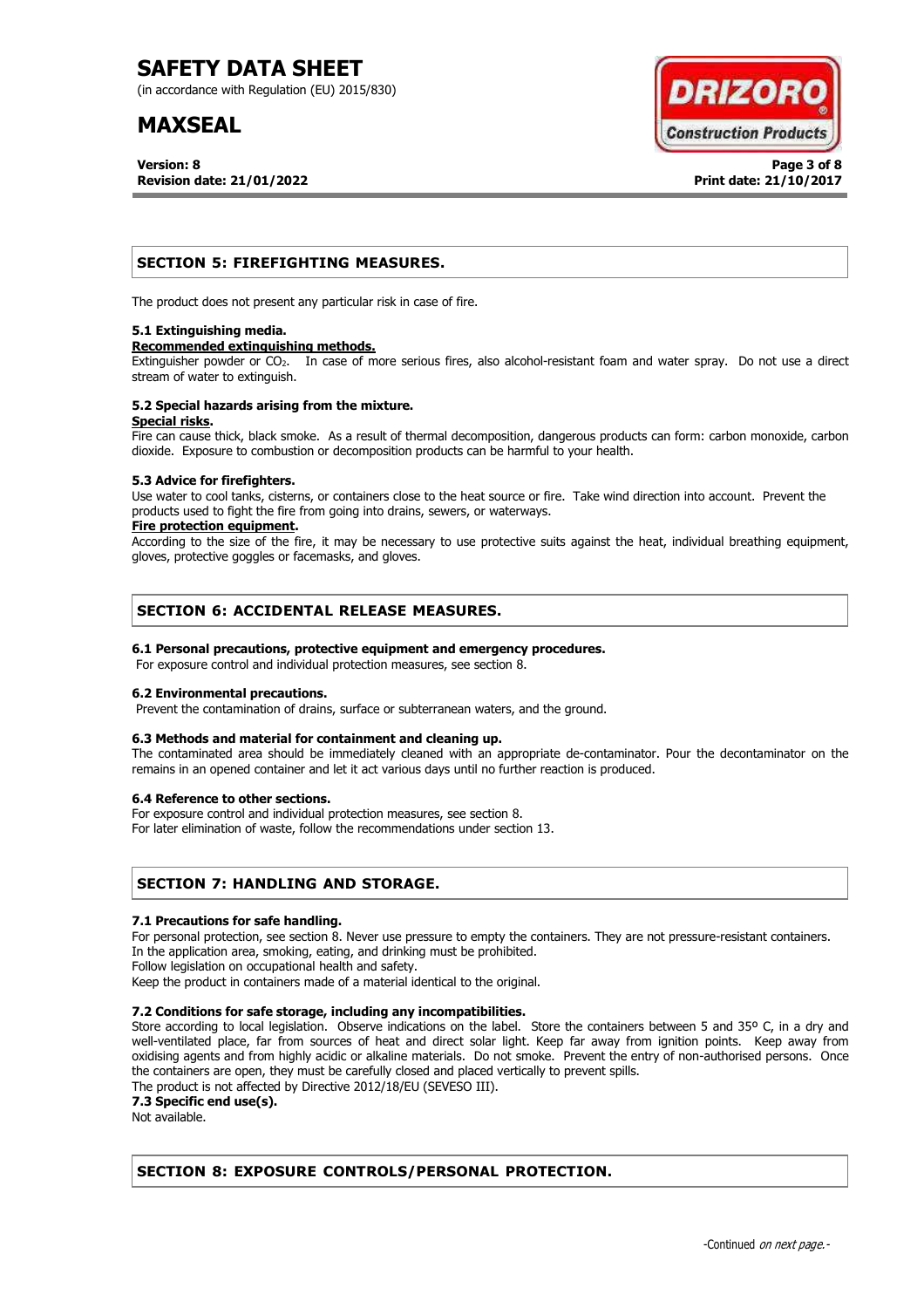(in accordance with Regulation (EU) 2015/830)

# **MAXSEAL**

**Version: 8 Page 4 of 8 Revision date: 21/01/2022 Print date: 21/10/2017**



# **8.1 Control parameters.**

The product does NOT contain substances with Professional Exposure Environmental Limit Values.The product does NOT contain substances with Biological Limit Values.

# **8.2 Exposure controls.**

# **Measures of a technical nature:**

Provide adequate ventilation, which can be achieved by using good local exhaust-ventilation and a good general exhaust system.

| <b>Concentration:</b>        | <b>100 %</b>                                                                                                                                                                                                                                                                                                        |  |  |  |  |
|------------------------------|---------------------------------------------------------------------------------------------------------------------------------------------------------------------------------------------------------------------------------------------------------------------------------------------------------------------|--|--|--|--|
| Uses:                        | <b>Mortar Cement</b>                                                                                                                                                                                                                                                                                                |  |  |  |  |
| <b>Breathing protection:</b> |                                                                                                                                                                                                                                                                                                                     |  |  |  |  |
| PPE:                         | Filter mask for protection against gases and particles.                                                                                                                                                                                                                                                             |  |  |  |  |
| Characteristics:             | «CE» marking, category III. The mask must have a wide field of vision and an<br>anatomically designed form in order to be sealed and watertight.                                                                                                                                                                    |  |  |  |  |
| CEN standards:               | EN 136, EN 140, EN 405                                                                                                                                                                                                                                                                                              |  |  |  |  |
| Maintenance:                 | Should not be stored in places exposed to high temperatures and damp environments before use. Special<br>attention should be paid to the state of the inhalation and exhalation valves in the face adaptor.<br>Read carefully the manufacturer's instructions regarding the equipment's use and maintenance. Attach |  |  |  |  |
| Observations:                | the necessary filters to the equipment according to the specific nature of the risk (Particles and aerosols:<br>P1-P2-P3, Gases and vapours: A-B-E-K-AX), changing them as advised by the manufacturer.                                                                                                             |  |  |  |  |
| Filter Type needed:          | A2                                                                                                                                                                                                                                                                                                                  |  |  |  |  |
| <b>Hand protection:</b>      |                                                                                                                                                                                                                                                                                                                     |  |  |  |  |
| PPE:<br>Characteristics:     | Protective gloves against chemicals.<br>«CE» marking, category III.                                                                                                                                                                                                                                                 |  |  |  |  |
| CEN standards:               | EN 374-1, En 374-2, EN 374-3, EN 420                                                                                                                                                                                                                                                                                |  |  |  |  |
| Maintenance:                 | Keep in a dry place, away from any sources of heat, and avoid exposure to sunlight as much as possible.<br>Do not make any changes to the gloves that may alter their resistance, or apply paints, solvents or<br>adhesives.                                                                                        |  |  |  |  |
| Observations:                | Gloves should be of the appropriate size and fit the user's hand well, not being too loose or too tight.<br>Always use with clean, dry hands.                                                                                                                                                                       |  |  |  |  |
| Material:                    | Breakthrough time<br>Material thickness<br>PVC (polyvinyl chloride)<br>>480<br>0,35<br>(min.):<br>$(mm)$ :                                                                                                                                                                                                          |  |  |  |  |
| <b>Eye protection:</b>       |                                                                                                                                                                                                                                                                                                                     |  |  |  |  |
| PPE:<br>Characteristics:     | Face shield.<br>«CE» marking, category II. Face and eye protector against splashing liquid.                                                                                                                                                                                                                         |  |  |  |  |
| CEN standards:               | EN 165, EN 166, EN 167, EN 168                                                                                                                                                                                                                                                                                      |  |  |  |  |
| Maintenance:                 | Visibility through lenses should be ideal. Therefore, these parts should be cleaned daily. Protectors should<br>be disinfected periodically following the manufacturer's instructions. Make sure that mobile parts move<br>smoothly.                                                                                |  |  |  |  |
| Observations:                | Face shields should offer a field of vision with a dimension in the central line of, at least, 150 mm<br>vertically once attached to the frame.                                                                                                                                                                     |  |  |  |  |
| <b>Skin protection:</b>      |                                                                                                                                                                                                                                                                                                                     |  |  |  |  |
| PPE:                         | Anti-static protective clothing.                                                                                                                                                                                                                                                                                    |  |  |  |  |
| Characteristics:             | «CE» marking, category II. Protective clothing should not be too tight or loose in<br>order not to obstruct the user's movements.                                                                                                                                                                                   |  |  |  |  |
| CEN standards:               | EN 340, EN 1149-1, EN 1149-2, EN 1149-3, EN 1149-5                                                                                                                                                                                                                                                                  |  |  |  |  |
| Maintenance:                 | In order to quarantee uniform protection, follow the washing and maintenance instructions provided by<br>the manufacturer.                                                                                                                                                                                          |  |  |  |  |
| Observations:                | The protective clothing should offer a level of comfort in line with the level of protection provided in<br>terms of the hazard against which it protects, bearing in mind environmental conditions, the user's level<br>of activity and the expected time of use.                                                  |  |  |  |  |
| PPE:<br>Characteristics:     | Anti-static safety footwear.<br>«CE» marking, category II.                                                                                                                                                                                                                                                          |  |  |  |  |
| CEN standards:               | EN ISO 13287, EN ISO 20344, EN ISO 20346                                                                                                                                                                                                                                                                            |  |  |  |  |
| Maintenance:                 | The footwear should be checked regularly                                                                                                                                                                                                                                                                            |  |  |  |  |
| Observations:                | The level of comfort during use and acceptability are factors that are assessed very differently depending<br>on the user. Therefore, it is advisable to try on different footwear models and, if possible, different<br>widths.                                                                                    |  |  |  |  |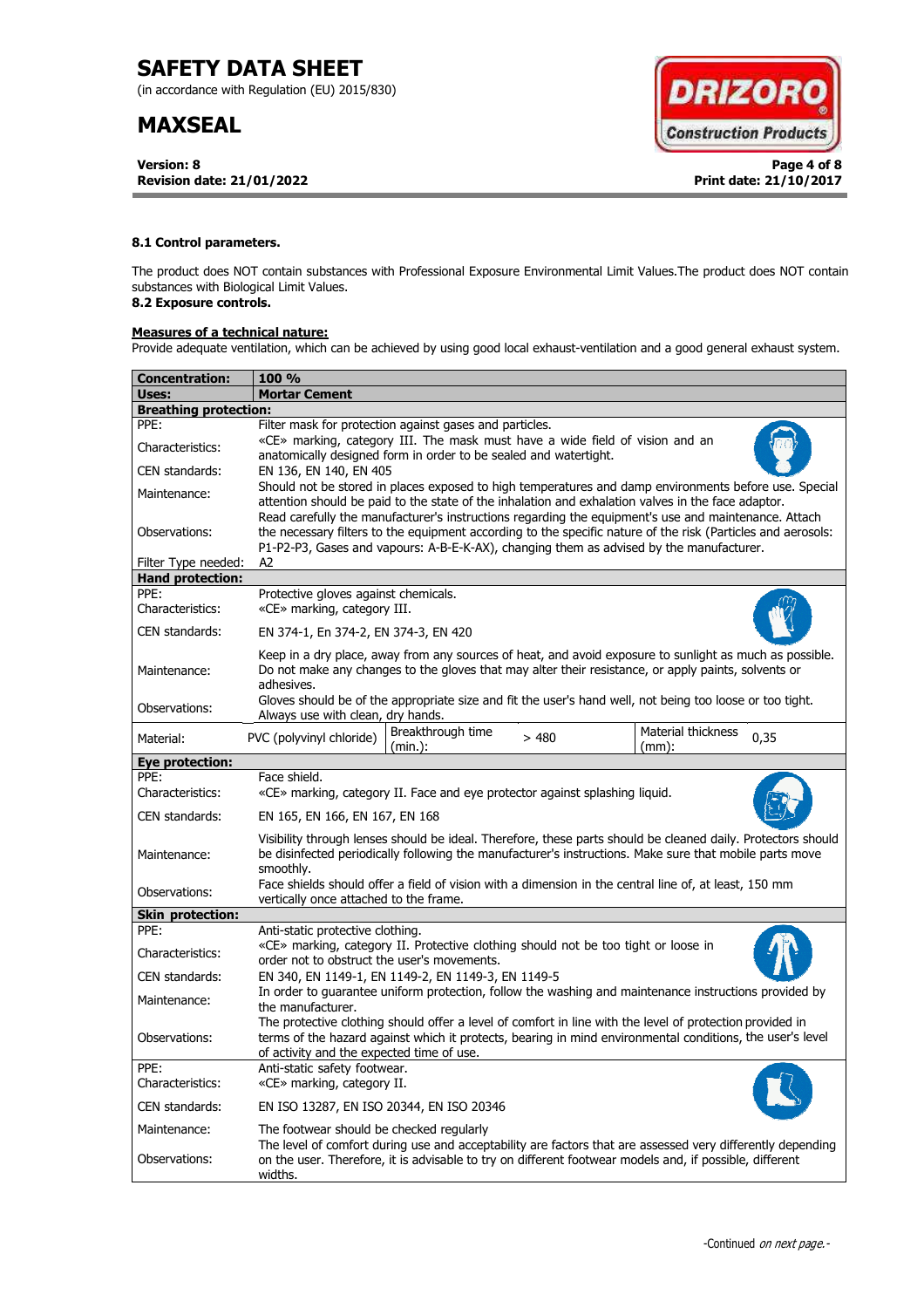(in accordance with Regulation (EU) 2015/830)

# **MAXSEAL**

**Version: 8 Page 5 of 8 Revision date: 21/01/2022 Print date: 21/10/2017**



# **SECTION 9: PHYSICAL AND CHEMICAL PROPERTIES.**

# **9.1 Information on basic physical and chemical properties.**

Appearance:Odourless powder with characteristic colour Colour: N.A./N.A. Odour:N.A./N.A. Odour threshold:N.A./N.A. pH:11 -13.5 Melting point: > 1000 °C °C Boiling Point: N.A./N.A. Flash point: N.A./N.A. Evaporation rate: N.A./N.A. Inflammability (solid, gas): N.A./N.A. Lower Explosive Limit: N.A./N.A. Upper Explosive Limit: N.A./N.A. Vapour pressure: N.A./N.A. Vapour density:N.A./N.A. Relative density:  $1.10$  g/cm<sup>3</sup> Solubility:N.A./N.A. Liposolubility: N.A./N.A. Hydrosolubility: En contacto con agua precipita Partition coefficient (n-octanol/water): N.A./N.A. Auto-ignition temperature: N.A./N.A. Decomposition temperature: N.A./N.A. Viscosity: N.A./N.A. Explosive properties: N.A./N.A. Oxidizing properties: N.A./N.A. N.A./N.A.= Not Available/Not Applicable due to the nature of the product

### **9.2 Other information.**

Pour point: N.A./N.A. Blink: N.A./N.A. Kinematic viscosity: N.A./N.A. N.A./N.A.= Not Available/Not Applicable due to the nature of the product

# **SECTION 10: STABILITY AND REACTIVITY.**

### **10.1 Reactivity.**

The product does not present hazards by their reactivity.

# **10.2 Chemical stability.**

Unstable in contact with: - Acids.

# **10.3 Possibility of hazardous reactions.**

Neutralization can occur on contact with acids.

#### **10.4 Conditions to avoid.**

- Avoid contact with acids.

### **10.5 Incompatible materials.**

Avoid the following materials: - Acids.

### **10.6 Hazardous decomposition products.**

Depending on conditions of use, can be generated the following products: - Corrosive vapors or gases.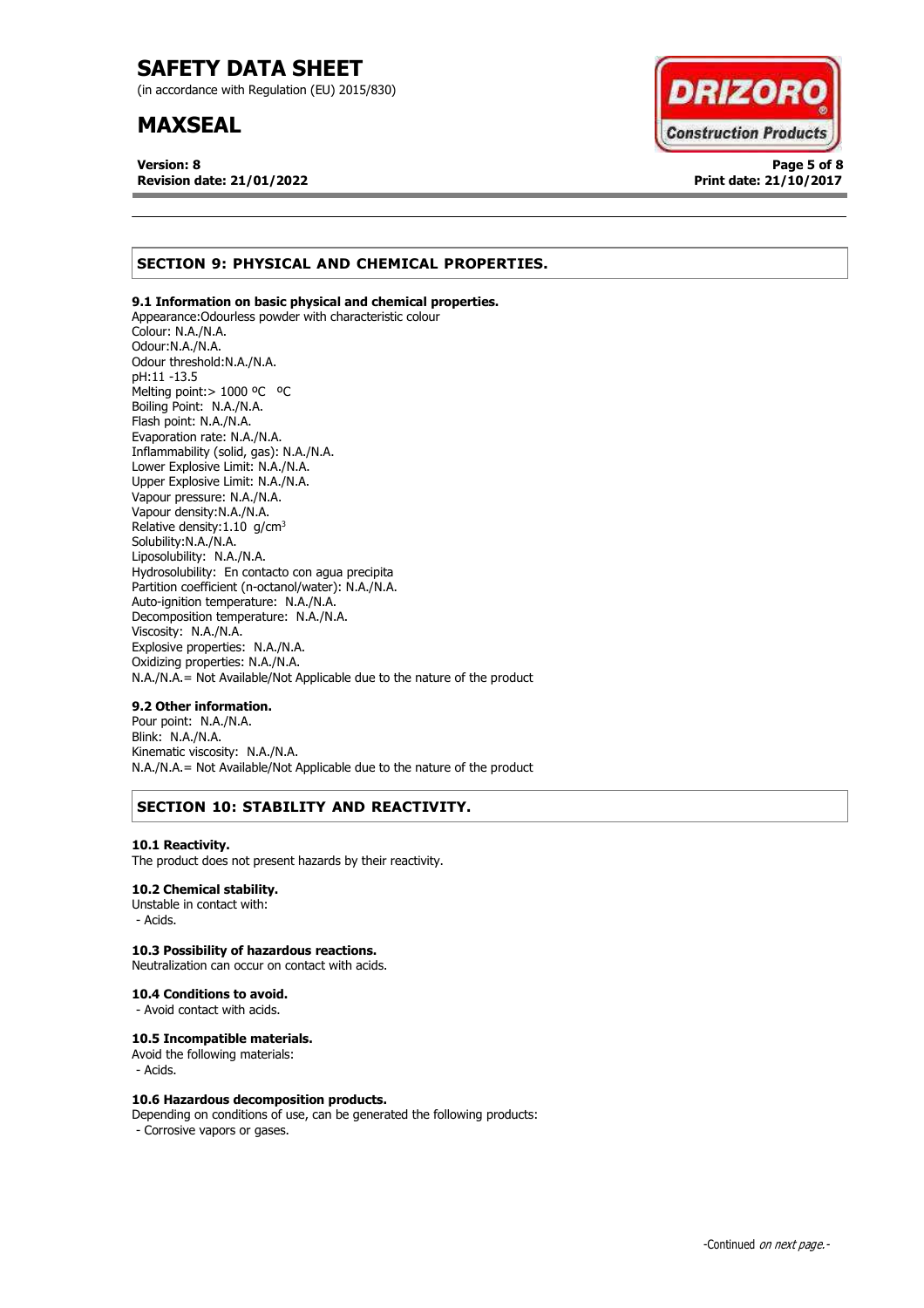(in accordance with Regulation (EU) 2015/830)

# **MAXSEAL**



**Version: 8 Page 6 of 8 Revision date: 21/01/2022 Print date: 21/10/2017**

# **SECTION 11: TOXICOLOGICAL INFORMATION.**

IRRITANT PREPARATION. Splatters in the eyes can cause irritation.

IRRITANT PREPARATION. The inhalation of spray mist or suspended particulates can irritate the respiratory tract. It can also cause serious respiratory difficulties, central nervous system disorders, and in extreme cases, unconsciousness.

IRRITANT PREPARATION. Its repeated or prolonged contact with the skin or mucous membranes can cause irritant symptoms such as reddening of the skin, blisters, or dermatitis. Some of the symptoms may not be immediate. They can cause allergic reactions on the skin.

# **11.1 Information on toxicological effects.**

There are no tested data available on the product. Repeated or prolonged contact with the product can cause the elimination of oil from the skin, giving rise to non-allergic contact dermatitis and absorption of the product through the skin.

Splatters in the eyes can cause irritation and reversible damage.

a) acute toxicity; Not conclusive data for classification.

b) skin corrosion/irritation; Product classified: Skin irritant, Category 2: Causes skin irritation.

c) serious eye damage/irritation; Product classified: Eye irritation, Category 2: Causes serious eye irritation.

d) respiratory or skin sensitisation; Product classified: Skin sensitiser, Category 1: May cause an allergic skin reaction.

e) germ cell mutagenicity; Not conclusive data for classification.

f) carcinogenicity; Not conclusive data for classification.

g) reproductive toxicity; Not conclusive data for classification.

h) STOT-single exposure; Product classified: Specific target organ toxicity following a single exposure, Category 3:

i) STOT-repeated exposure; Not conclusive data for classification.

j) aspiration hazard; Not conclusive data for classification.

# **SECTION 12: ECOLOGICAL INFORMATION.**

### **12.1 Toxicity.**

No information is available regarding the ecotoxicity of the substances present.

### **12.2 Persistence and degradability.**

No information is available about persistence and degradability of the product.

### **12.3 Bioaccumulative potencial.**

No information is available regarding the bioaccumulation of the substances present.

# **12.4 Mobility in soil.**

No information is available about the mobility in soil. The product must not be allowed to go into sewers or waterways. Prevent penetration into the ground.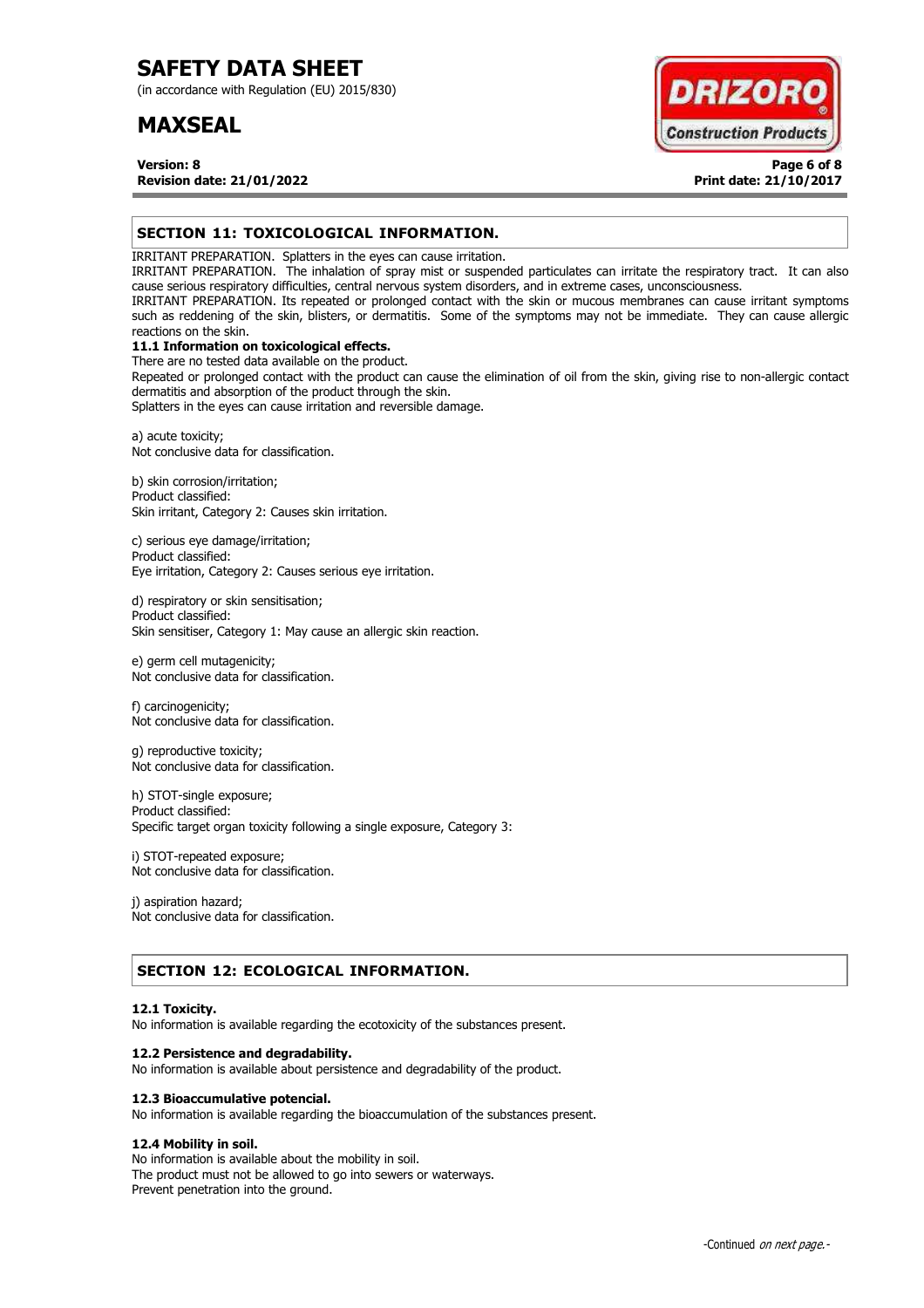(in accordance with Regulation (EU) 2015/830)

# **MAXSEAL**

**Version: 8 Page 7 of 8 Revision date: 21/01/2022 Print date: 21/10/2017**



### **12.5 Results of PBT and vPvB assessment.**

No information is available about the results of PBT and vPvB assessment of the product.

# **12.6 Other adverse effects.**

No information is available about other adverse effects for the environment.

# **SECTION 13 DISPOSAL CONSIDERATIONS.**

#### **13.1 Waste treatment methods.**

Do not dump into sewers or waterways. Waste and empty containers must be handled and eliminated according to current, local/national legislation.

Follow the provisions of Directive 2008/98/EC regarding waste management.

# **SECTION 14: TRANSPORT INFORMATION.**

Transportation is not dangerous. In case of road accident causing the product's spillage, proceed in accordance with point 6. **14.1 UN number.**

Transportation is not dangerous.

### **14.2 UN proper shipping name.**

Description: ADR: Transportation is not dangerous.<br>IMDG: Transportation is not dangerous. Transportation is not dangerous. ICAO: Transportation is not dangerous.

#### **14.3 Transport hazard class(es).**

Transportation is not dangerous.

#### **14.4 Packing group.**

Transportation is not dangerous.

#### **14.5 Environmental hazards.**

Transportation is not dangerous.

# **14.6 Special precautions for user.**

Transportation is not dangerous.

### **14.7 Transport in bulk according to Annex II of MARPOL and the IBC Code.**

Transportation is not dangerous.

# **SECTION 15: REGULATORY INFORMATION.**

#### **15.1 Safety, health and environmental regulations/legislation specific for the mixture.**

The product is not affected by the Regulation (EC) No 1005/2009 of the European Parliament and of the Council of 16 September 2009 on substances that deplete the ozone layer.

Volatile organic compound (VOC) VOC content (p/p): 0 % VOC content: 0 g/l

The product is not affected by Directive 2012/18/EU (SEVESO III).

The product is not affected by Regulation (EU) No 528/2012 concerning the making available on the market and use of biocidal products.

The product is not affected by the procedure established Regulation (EU) No 649/2012, concerning the export and import of dangerous chemicals.